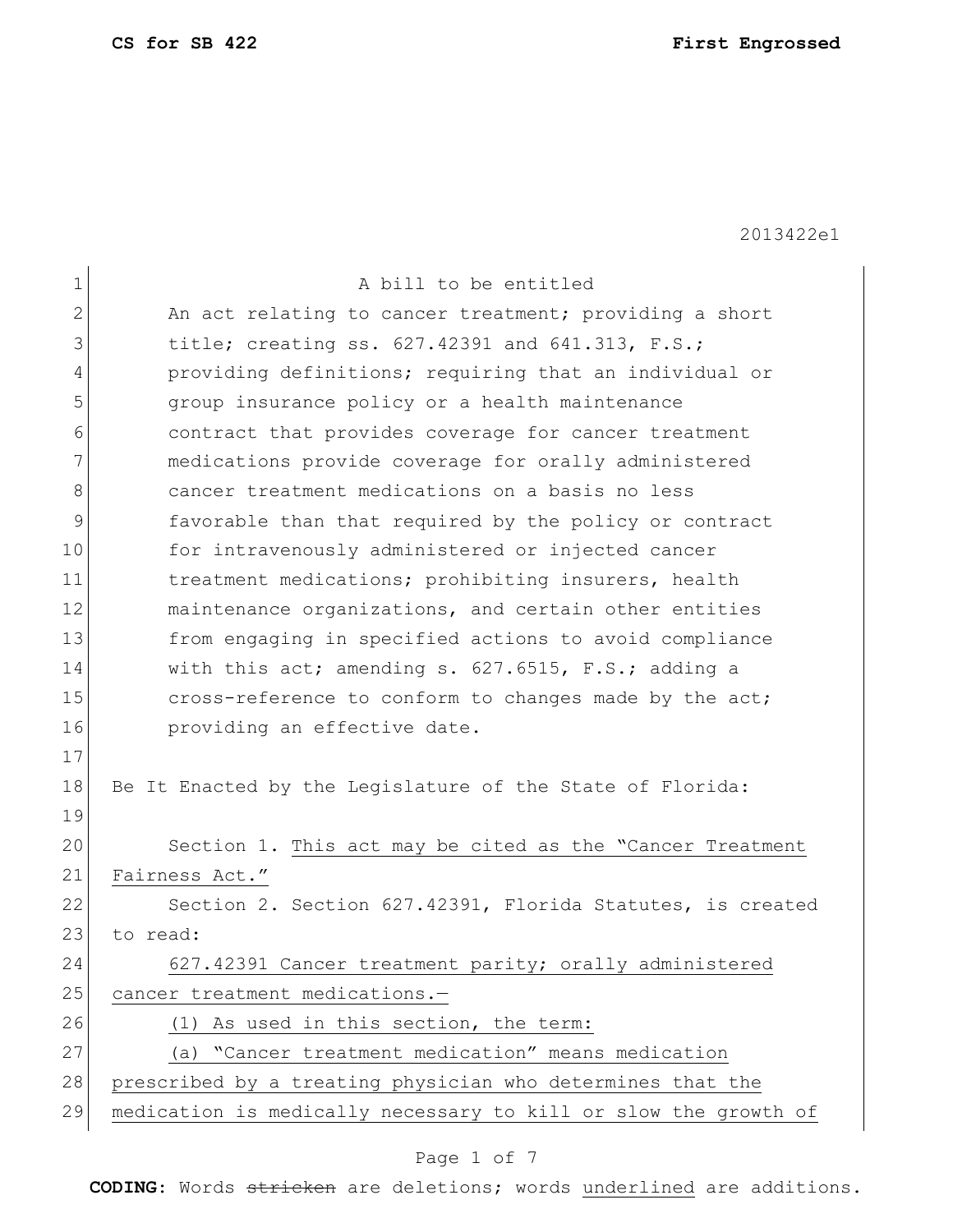**CS for SB 422 First Engrossed**

2013422e1

| 30 | cancerous cells in a manner consistent with nationally accepted  |
|----|------------------------------------------------------------------|
| 31 | standards of practice.                                           |
| 32 | (b) "Cost sharing" includes copayments, coinsurance, dollar      |
| 33 | limits, and deductibles imposed on the covered person.           |
| 34 | (2) Beginning January 1, 2014, an individual or group            |
| 35 | insurance policy, including a policy issued to a small employer  |
| 36 | as defined in s. 627.6699, delivered, issued for delivery,       |
| 37 | renewed, amended, or continued in this state which provides      |
| 38 | medical, major medical, or similar comprehensive coverage and    |
| 39 | includes coverage for cancer treatment medications, must also    |
| 40 | cover prescribed, orally administered cancer treatment           |
| 41 | medications and may not apply cost-sharing requirements for      |
| 42 | prescribed, orally administered cancer treatment medications     |
| 43 | which are less favorable to the covered person than cost-sharing |
| 44 | requirements for intravenous or injected cancer treatment        |
| 45 | medications covered under the policy.                            |
| 46 | (3) An insurer that provides a policy described in               |
| 47 | subsection (2), and any participating entity through which the   |
| 48 | insurer offers health services, may not:                         |
| 49 | (a) Vary the terms of a policy in effect on July 1, 2013,        |
| 50 | in order to avoid compliance with this section.                  |
| 51 | (b) Provide any incentive, including, but not limited to, a      |
| 52 | monetary incentive, or impose treatment limitations to encourage |
| 53 | a covered person to accept less than the minimum protections     |
| 54 | available under this section.                                    |
| 55 | (c) Penalize a health care practitioner or reduce or limit       |
| 56 | the compensation of a health care practitioner for recommending  |
| 57 | or providing services or care to a covered person as required    |
| 58 | under this section.                                              |

# Page 2 of 7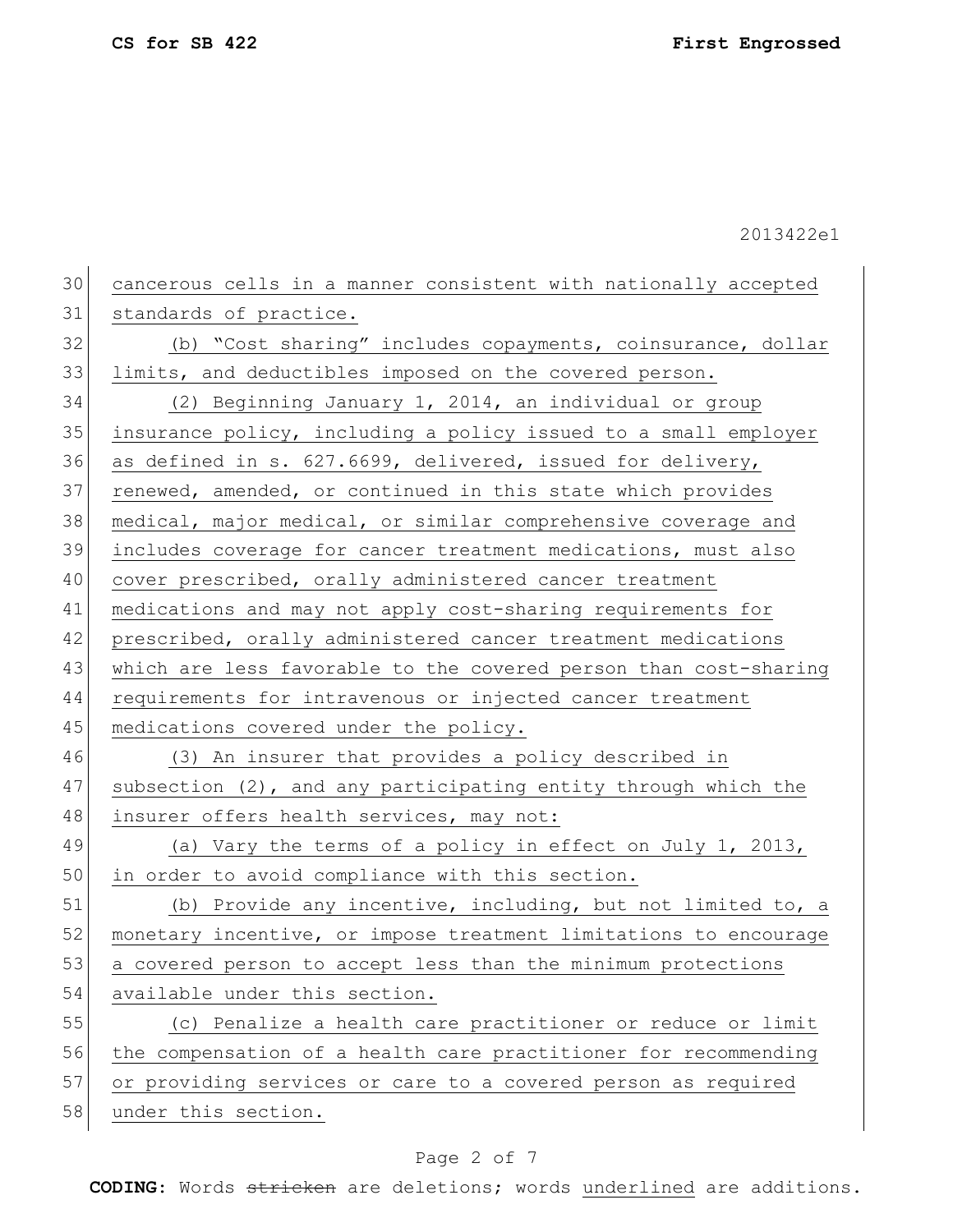| 59 | (d) Provide any incentive, including, but not limited to, a      |
|----|------------------------------------------------------------------|
| 60 | monetary incentive, to induce a health care practitioner to      |
| 61 | provide care or services that do not comply with this section.   |
| 62 | (e) Change the classification of any intravenous or              |
| 63 | injected cancer treatment medication or increase the amount of   |
| 64 | cost sharing applicable to any intravenous or injected cancer    |
| 65 | treatment medication in effect on July 1, 2013, in order to      |
| 66 | comply with this section.                                        |
| 67 | Section 3. Section 641.313, Florida Statutes, is created to      |
| 68 | read:                                                            |
| 69 | 641.313 Cancer treatment parity; orally administered cancer      |
| 70 | treatment medications.-                                          |
| 71 | (1) As used in this section, the term:                           |
| 72 | (a) "Cancer treatment medication" means medication               |
| 73 | prescribed by a treating physician who determines that the       |
| 74 | medication is medically necessary to kill or slow the growth of  |
| 75 | cancerous cells in a manner consistent with nationally accepted  |
| 76 | standards of practice.                                           |
| 77 | (b) "Cost sharing" includes copayments, coinsurance, dollar      |
| 78 | limits, and deductibles imposed on the covered person.           |
| 79 | (2) Beginning January 1, 2014, a health maintenance              |
| 80 | contract, including a contract issued to a small employer as     |
| 81 | defined in s. 627.6699, delivered, issued for delivery, renewed, |
| 82 | amended, or continued in this state which provides medical,      |
| 83 | major medical, or similar comprehensive coverage and includes    |
| 84 | coverage for cancer treatment medications, must also cover       |
| 85 | prescribed, orally administered cancer treatment medications and |
| 86 | may not apply cost-sharing requirements for prescribed, orally   |
| 87 | administered cancer treatment medications which are less         |

# Page 3 of 7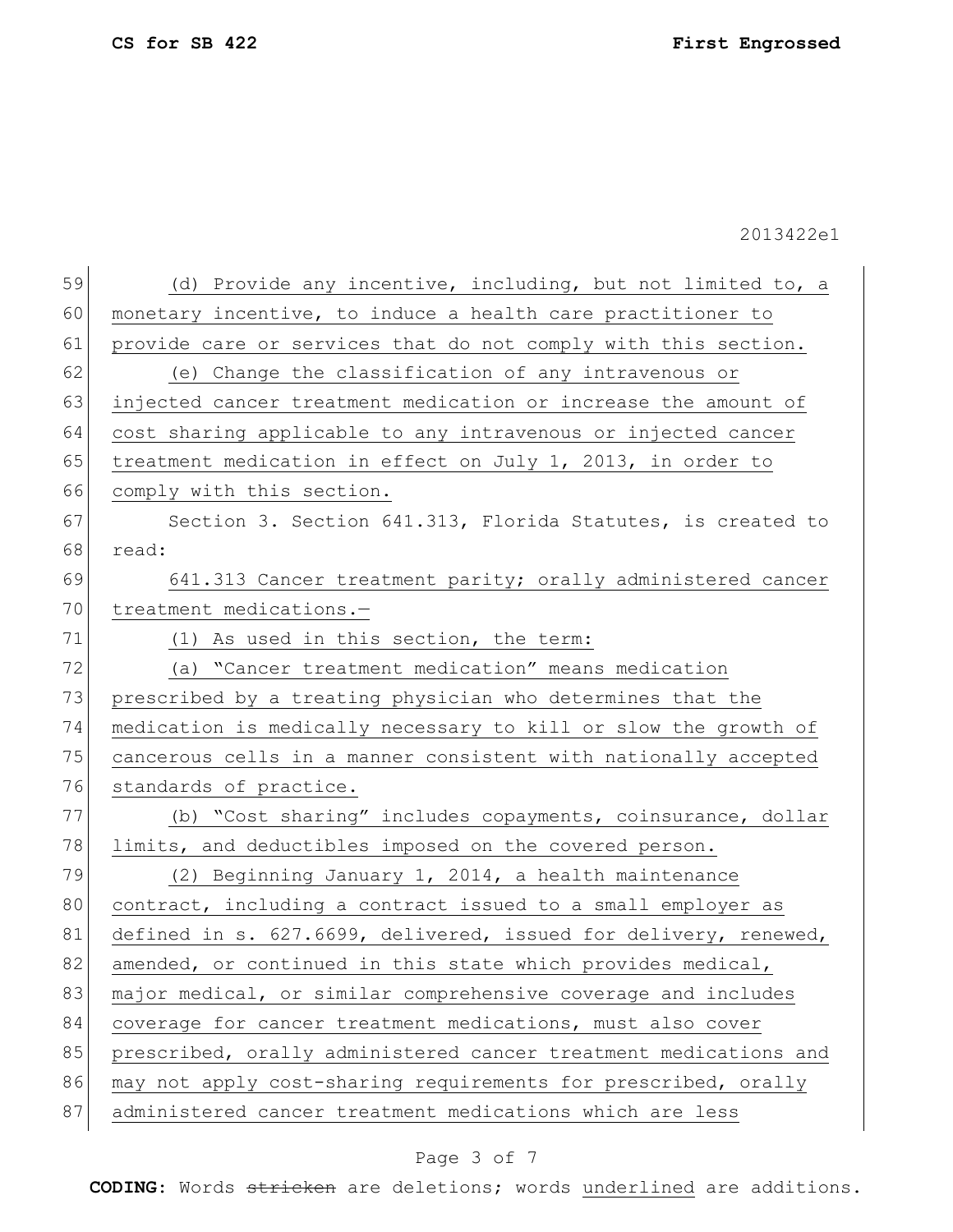| 88  | favorable to the covered person than cost-sharing requirements   |
|-----|------------------------------------------------------------------|
| 89  | for intravenous or injected cancer treatment medications covered |
| 90  | under the contract.                                              |
| 91  | (3) A health maintenance organization that provides a            |
| 92  | contract described in subsection (2), and any participating      |
| 93  | entity through which the health maintenance organization offers  |
| 94  | health services, may not:                                        |
| 95  | (a) Vary the terms of a contract in effect on July 1, 2013,      |
| 96  | in order to avoid compliance with this section.                  |
| 97  | (b) Provide any incentive, including, but not limited to, a      |
| 98  | monetary incentive, or impose treatment limitations to encourage |
| 99  | a covered person to accept less than the minimum protections     |
| 100 | available under this section.                                    |
| 101 | (c) Penalize a health care practitioner or reduce or limit       |
| 102 | the compensation of a health care practitioner for recommending  |
| 103 | or providing services or care to a covered person as required    |
| 104 | under this section.                                              |
| 105 | (d) Provide any incentive, including, but not limited to, a      |
| 106 | monetary incentive, to induce a health care practitioner to      |
| 107 | provide care or services that do not comply with this section.   |
| 108 | (e) Change the classification of any intravenous or              |
| 109 | injected cancer treatment medication or increase the amount of   |
| 110 | cost sharing applicable to any intravenous or injected cancer    |
| 111 | treatment medication in effect on July 1, 2013, in order to      |
| 112 | comply with this section.                                        |
| 113 | Section 4. Subsection (2) of section 627.6515, Florida           |
| 114 | Statutes, is amended to read:                                    |
| 115 | 627.6515 Out-of-state groups.-                                   |
| 116 | (2) Except as otherwise provided in this part, this part         |
|     |                                                                  |

## Page 4 of 7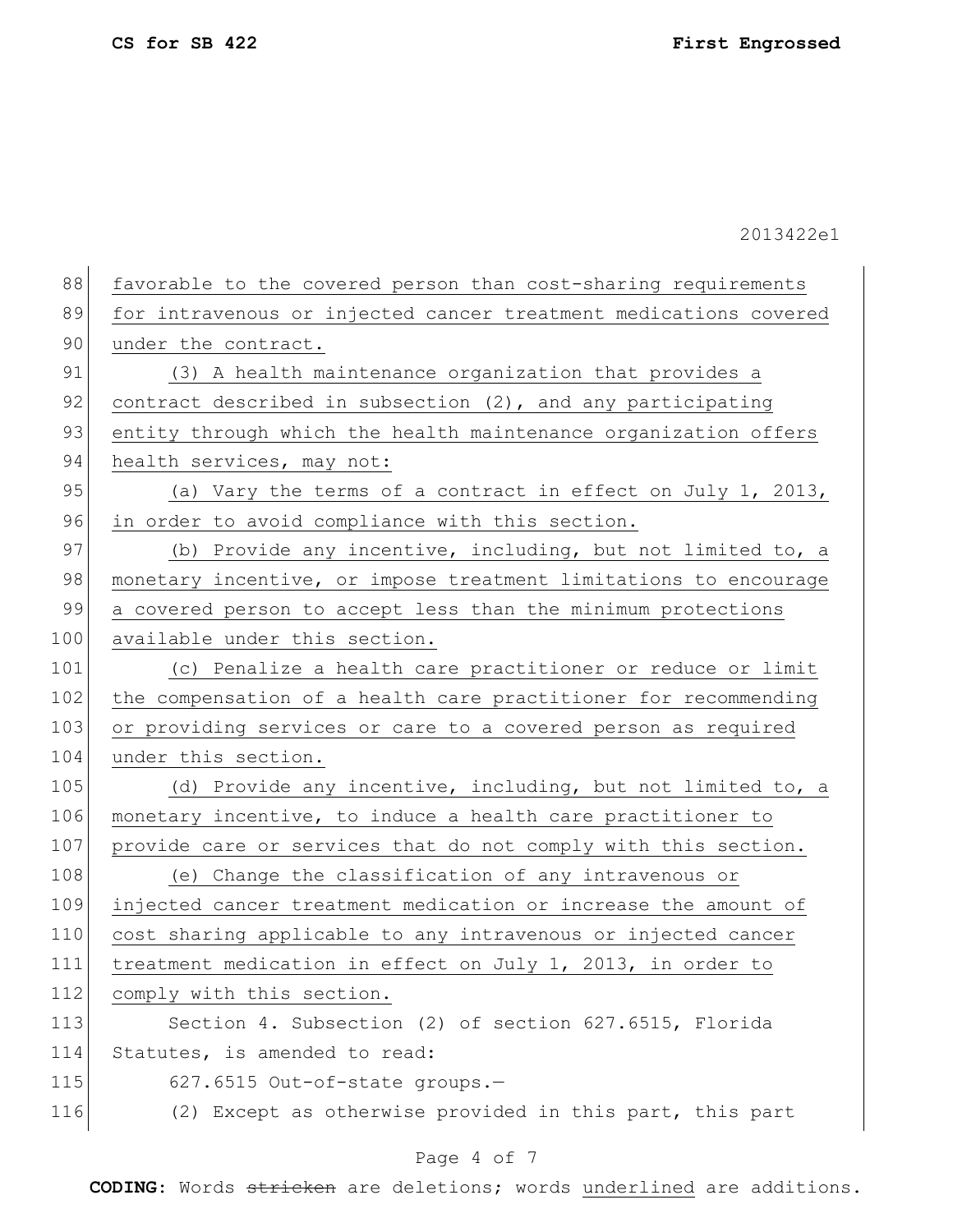117 does not apply to a group health insurance policy issued or 118 delivered outside this state under which a resident of this 119 state is provided coverage if:

120 (a) The policy is issued to an employee group the 121 composition of which is substantially as described in s. 122  $\left[627.653; a$  labor union group or association group the 123 composition of which is substantially as described in s. 124 627.654; an additional group the composition of which is 125 substantially as described in s.  $627.656$ ; a group insured under 126 a blanket health policy when the composition of the group is 127 substantially in compliance with s. 627.659; a group insured 128 under a franchise health policy when the composition of the 129 group is substantially in compliance with s. 627.663; an 130 association group to cover persons associated in any other 131 common group, which common group is formed primarily for 132 purposes other than providing insurance; a group that is 133 established primarily for the purpose of providing group 134 insurance, provided the benefits are reasonable in relation to 135 the premiums charged thereunder and the issuance of the group 136 policy has resulted, or will result, in economies of 137 administration; or a group of insurance agents of an insurer, 138 which insurer is the policyholder;

139 (b) Certificates evidencing coverage under the policy are 140 issued to residents of this state and contain in contrasting 141 color and not less than 10-point type the following statement: 142 The benefits of the policy providing your coverage are governed 143 primarily by the law of a state other than Florida"; and

144 (c) The policy provides the benefits specified in ss. 145 627.419, 627.42391, 627.6574, 627.6575, 627.6579, 627.6612,

#### Page 5 of 7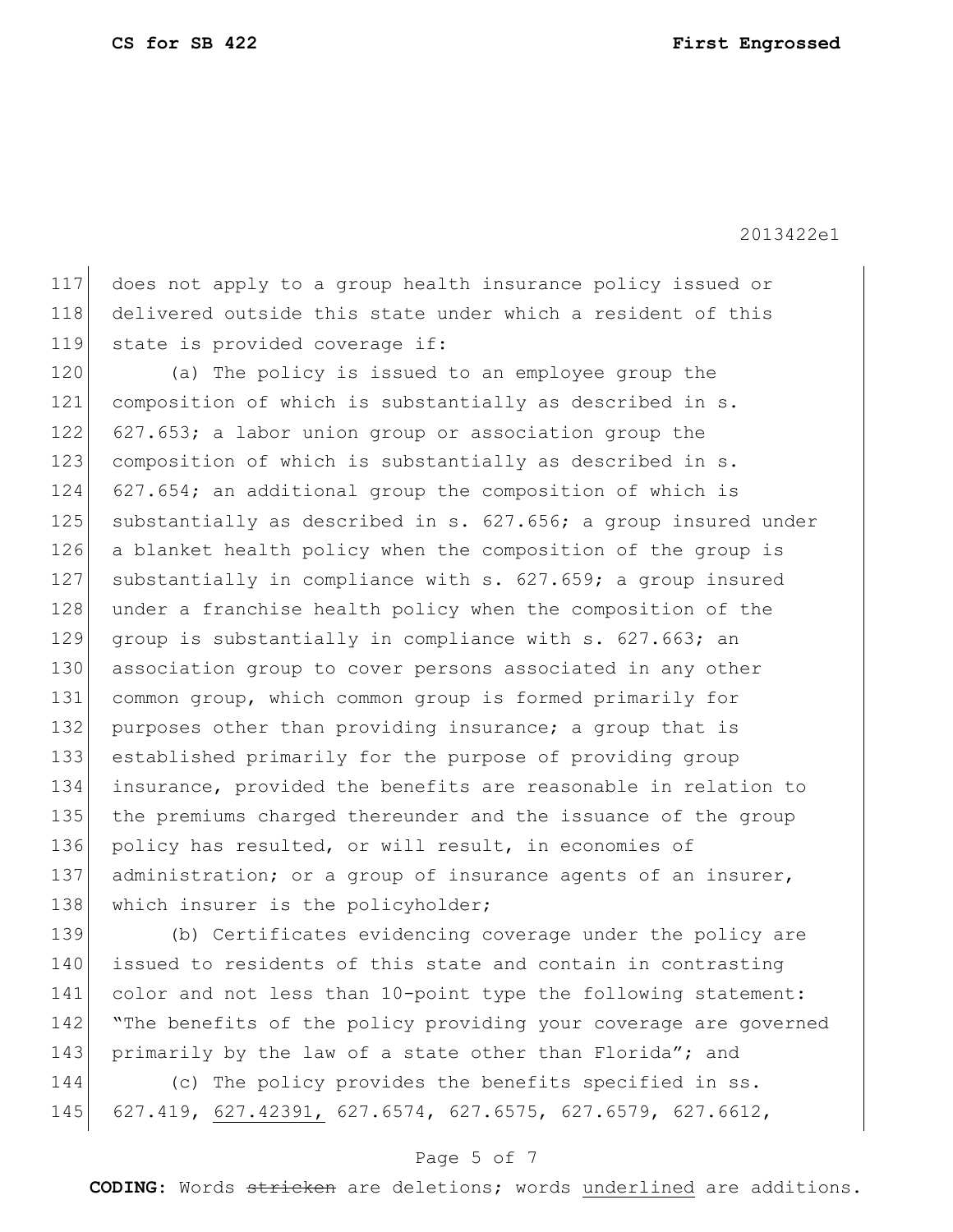146 627.66121, 627.66122, 627.6613, 627.667, 627.6675, 627.6691, and 147 627.66911, and complies with the requirements of s. 627.66996. 148 (d) Applications for certificates of coverage offered to 149 residents of this state must contain, in contrasting color and 150 not less than 12-point type, the following statement on the same 151 page as the applicant's signature: 152 153 "This policy is primarily governed by the laws of 154 ...insert state where the master policy if filed.... 155 As a result, all of the rating laws applicable to 156 policies filed in this state do not apply to this 157 coverage, which may result in increases in your 158 **premium at renewal that would not be permissible under** 159 a Florida-approved policy. Any purchase of individual 160 health insurance should be considered carefully, as 161 future medical conditions may make it impossible to 162 **qualify for another individual health policy.** For 163 information concerning individual health coverage 164 under a Florida-approved policy, consult your agent or 165 the Florida Department of Financial Services." 166

 This paragraph applies only to group certificates providing 168 health insurance coverage which require individualized underwriting to determine coverage eligibility for an individual or premium rates to be charged to an individual except for the following:

172 1. Policies issued to provide coverage to groups of persons 173 all of whom are in the same or functionally related licensed 174 professions, and providing coverage only to such licensed

### Page 6 of 7